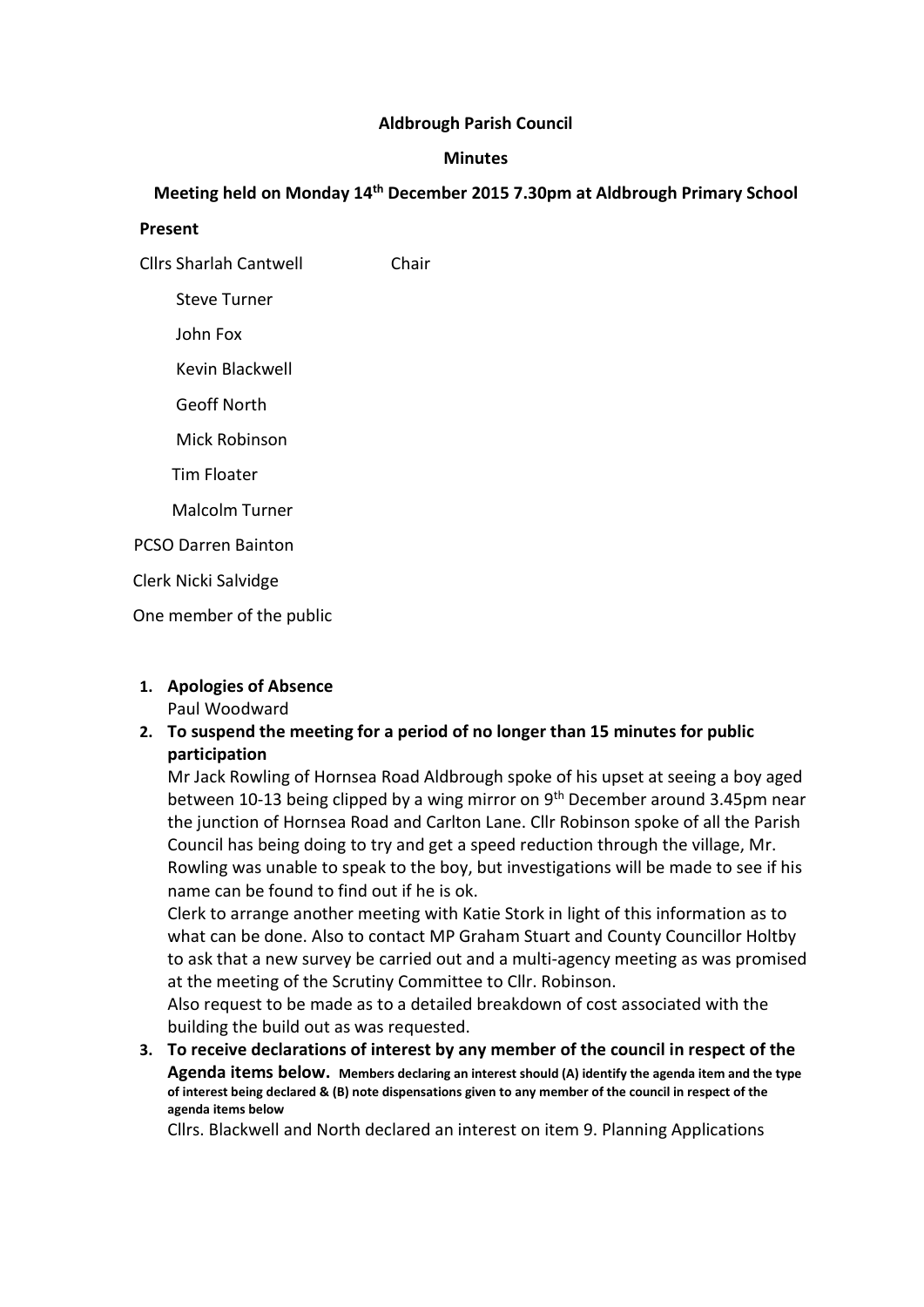- 4. To approve last month's minutes held Monday 9th November 2015 Agreed and signed.
- 5. To present the financial accounts Chair to approve and sign Agreed and signed

## 6. Police Matters

2 x thefts from shop on cross street, culprit caught on CCTV and made to pay for stolen goods.

Damage to window believed to be by BB pellet on North Street, PCSO Bainton looking into.

Following a recent announcement by Matthew Groves regarding Policing in the area PCSO Bainton will continue to be our named PCSO. There will also be additional police in Withernsea allowing PCSO Bainton to concentrate on the Mid Holderness area.

## 7. Matters arising – Chair to receive updates on 'Resolves'

Citizen link- information received from questions raised at last meeting. Clerk to contact Matthew Grove to request support for its use as a contact point for the police and as a collection point should the emergency plan be brought into practice. Clerk to defer date again until more information collected.

Public Footpaths – no update

Repairs to swing and to agree wording for signs and size- repairs ongoing, Clerk to order A3 sign to say "Play Equipment for Children Only"

Cenotaph electrical point – Npower contacted re quote

Beech Hedge – Cut thanks to John Smith and Neil Olsen

Christmas tree provided by Mr Parvin is all lit and looks nice, thanks given to Cllr. North for putting up and lighting the tree.

## 8. CLG Gas site meeting/information

## 9. Planning Applications

Rathlin – agreed

Crosslands, Church Street Tree work to silver birch –no objections

## 10. Correspondence

Precept – deferred until January meeting, financial plan to be created. Red Cross - Request for donation towards Fire emergency support vehicle, supports those affected by fire after the fire engine leaves the scene-denied in line with Parish

Council policy.

Everingham`s re memorial to Keith Hodgson - agreed.

Chairman`s Awards

## 11. Any Other Business

Allotment reminders for rent sent.

Cllr. Fox – Withernwick Wind Farm Grant, he is disappointed that more applications are not being sent from local communities, to consider an application for partial funding towards Church wall.